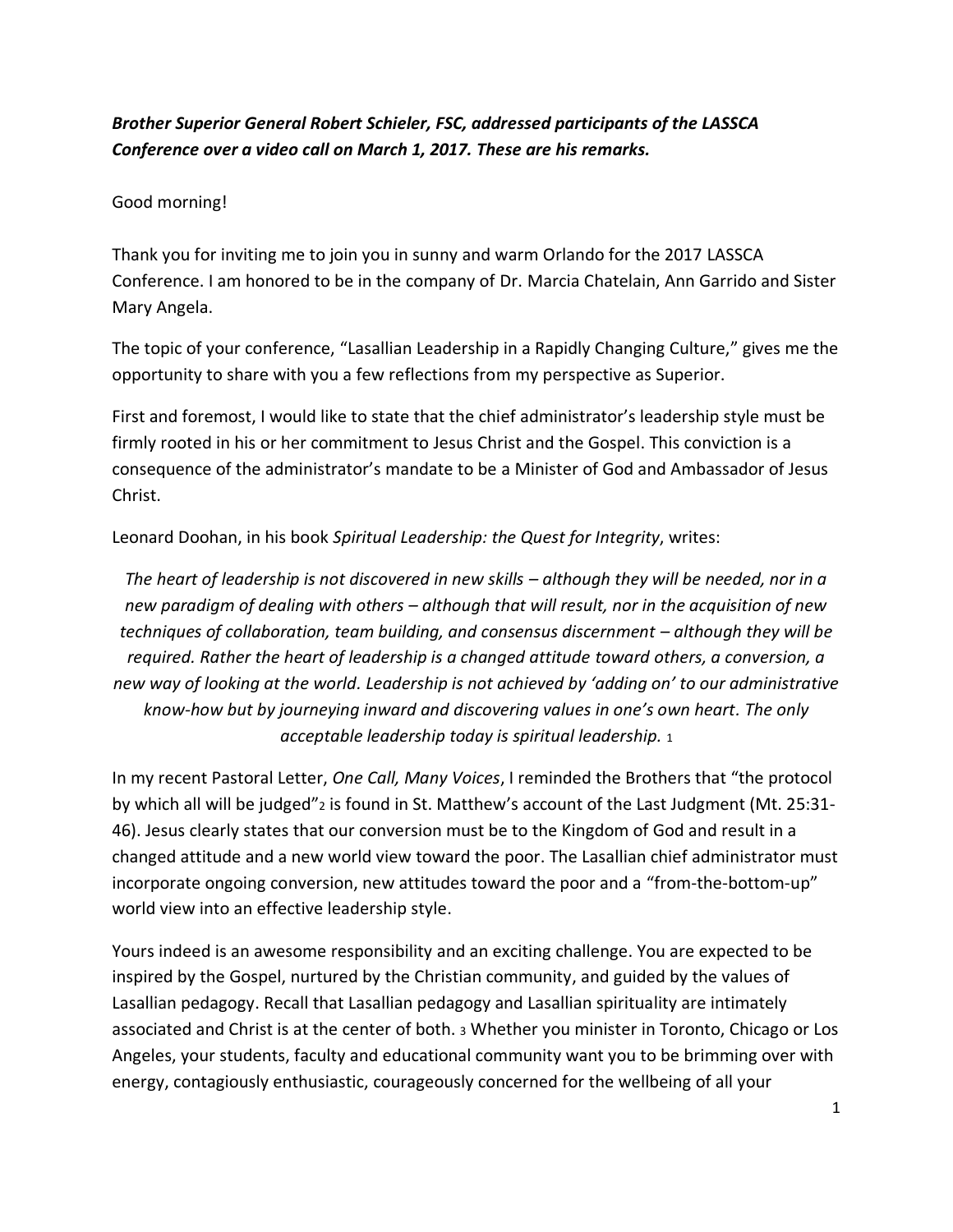students – whatever their socio-economic situation, and with alleviating the plight of the poor. It seems to me that you can only do this if you are prayerful, reflective and conscious of the presence of God permeating every one and everywhere.

From my pastoral visits around the Lasallian world, a frequently surfacing concern has to do with how well our leaders assume their responsibility and respond to the challenge. My interactions and conversations indicate to me that chief administrators – and this will come as no surprise to you – often over-manage and under-lead their educational communities. This is a concern frequently expressed by the chief administrators themselves. And it applies to the Superior as well!

From our own experience we know how easy and tempting it is to become immersed in the "daily grind" of insuring that the school runs well. A well-run school is, of course, a characteristic of Lasallian education, and the chief administrator is ultimately responsible for insuring a compassionate and effective formative environment.

However, when feasible, I would like to suggest – and I know you would want to do this – that for the chief administrator management should be the exception, not the rule. At all levels of governance, we must strive to push decision making as far down as possible. I believe that the principal duty of the school leader is to guarantee that the school is a place where the Kingdom of God is experienced.

You must help the students, indeed the entire educational community, to experience the Kingdom as an event where good things happen to the young, the poor and the vulnerable. We have to convey the reality of the Kingdom as offering insight into God's way of being and acting, and what the world would be like if everyone followed God's example. <sup>4</sup>

The creation of a "Kingdom environment" in a school is hard work. A Lasallian leader must make time for reflection, conversation, prayer, recreation and study in order to have the necessary vision and energy to motivate and inspire the school community to be inclusive, welcoming and accessible to vulnerable and poor young people. Each leader must determine the extent to which management issues can be delegated to others. If this is not done, the chief administrator runs the risk of becoming an articulate and popular but ineffective leader.

Echoing Leonard Doohan, I would say that the litmus test for Lasallian leadership is the extent to which it cooperates with Jesus in the creation of Kingdom spaces within the context of the Lasallian School. 5 Lasallian leadership wherever it occurs – in Memphis, Milwaukie or Metairie – demands that the chief administrators be aware of their call to conversion to the Gospel and the poor.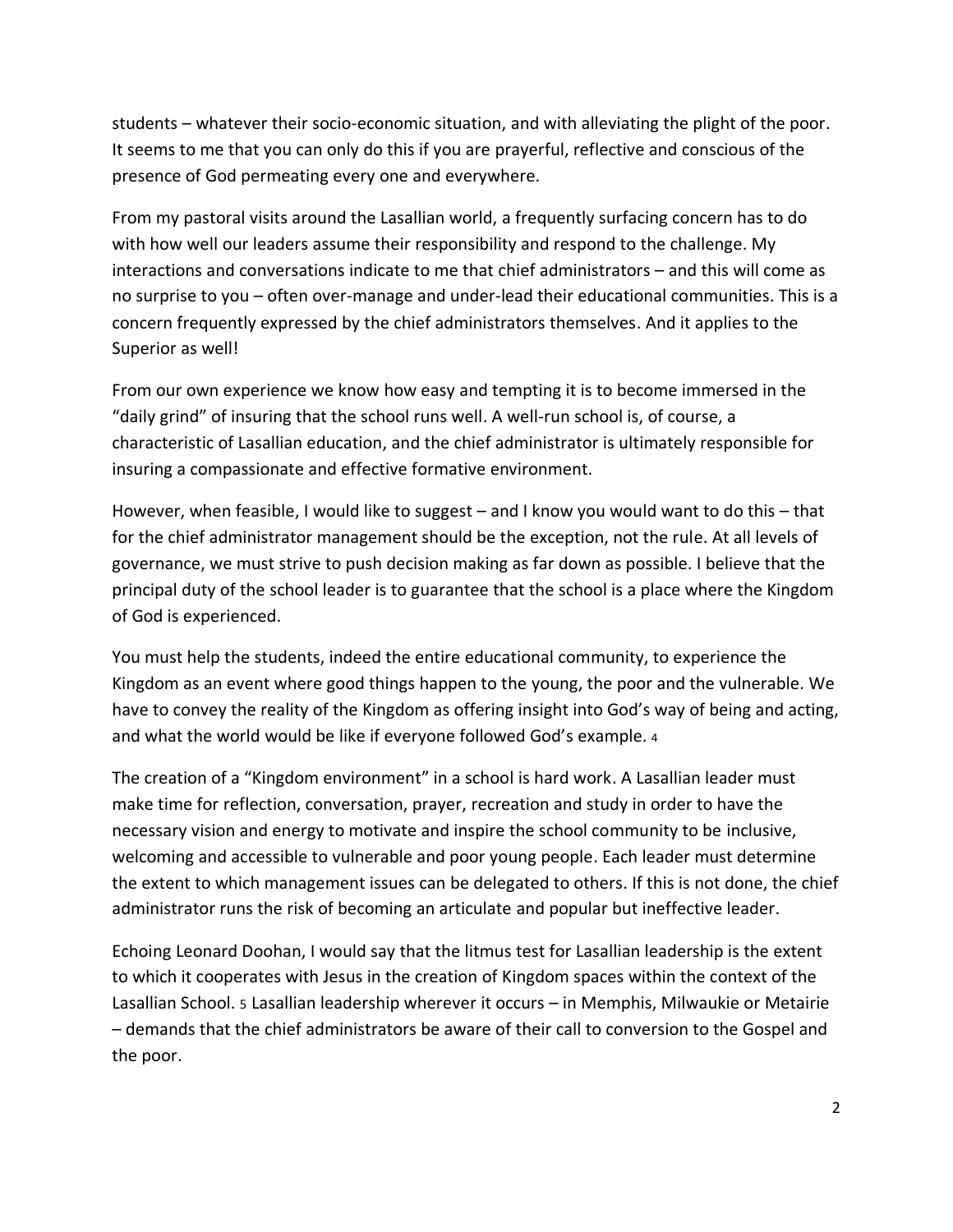I think it is now clear to you why I believe that the chief administrator should entrust many of the necessary details of the running of the school to others; it is so you can lead more and manage less.

Another concern that surfaces during my visits to our worldwide Lasallian family is the continuing transmission of our distinctive way of forming young people. RELAN provides shining examples of how to strengthen and improve our mission of human and Christian education. LASSCA, the Buttimer Institute, the Lasallian Social Justice Institute, the Lasallian Leadership Institute, the Brother John Johnston Institute and the Huether Conference clearly respond to this concern.

At the local level, too, we find wonderful programs that foster Lasallian leadership. The De La Salle Signum Fidei Institute at La Salle in Cincinnati, El Otro Lado originating in Tucson, and the Region's Spring into Action are just a few of many excellent programs designed to inspire young people to be proactive, Gospel-driven leaders.

I am increasingly aware that each of the five Regions of the Institute is a culturally complex reality that must develop its own styles of Lasallian leadership. A shared concern of leaders in all the Regions is effective conflict resolution. I am sure Ann Garrido has provided you with many valuable insights in this regard.

The different ways conflicts are resolved are culturally conditioned. Values such as saving face, direct and clear confrontation, subtle suggestion and personal versus group strategies determine the way conflicts can be respectfully and effectively dealt with. Multicultural RELAN demands that you be sensitive to a multitude of values, techniques and strategies. I am sure you know from whom to seek professional advice about this important matter.

I will limit myself to indicate that when a Lasallian leader is called upon to resolve a conflict, the guiding principle must be to procure the glory of God as far as one is able. This is not meant to be a pious evasion of real life problems, but rather a reminder that the keystone of Lasallian education is precisely to procure the glory of God by working for the wellbeing of the children and young people entrusted to our care.

Our rapidly changing cultural realities require new strategies and paradigms for conflict resolution. In our case, these new approaches must rest on and reflect the firm foundation of our commitment to Jesus and his Kingdom. Once again, I hope you can see why I challenge chief administrators to be women and men who have frequent contact with the Word of God and are filled with the spirit of faith and apostolic zeal. I hope, too, you can appreciate why I offer you a guiding principle and not a specific technique. The underlying principle can be applied anywhere – in Providence, Saint Paul, or Pasadena. The technique must be specific to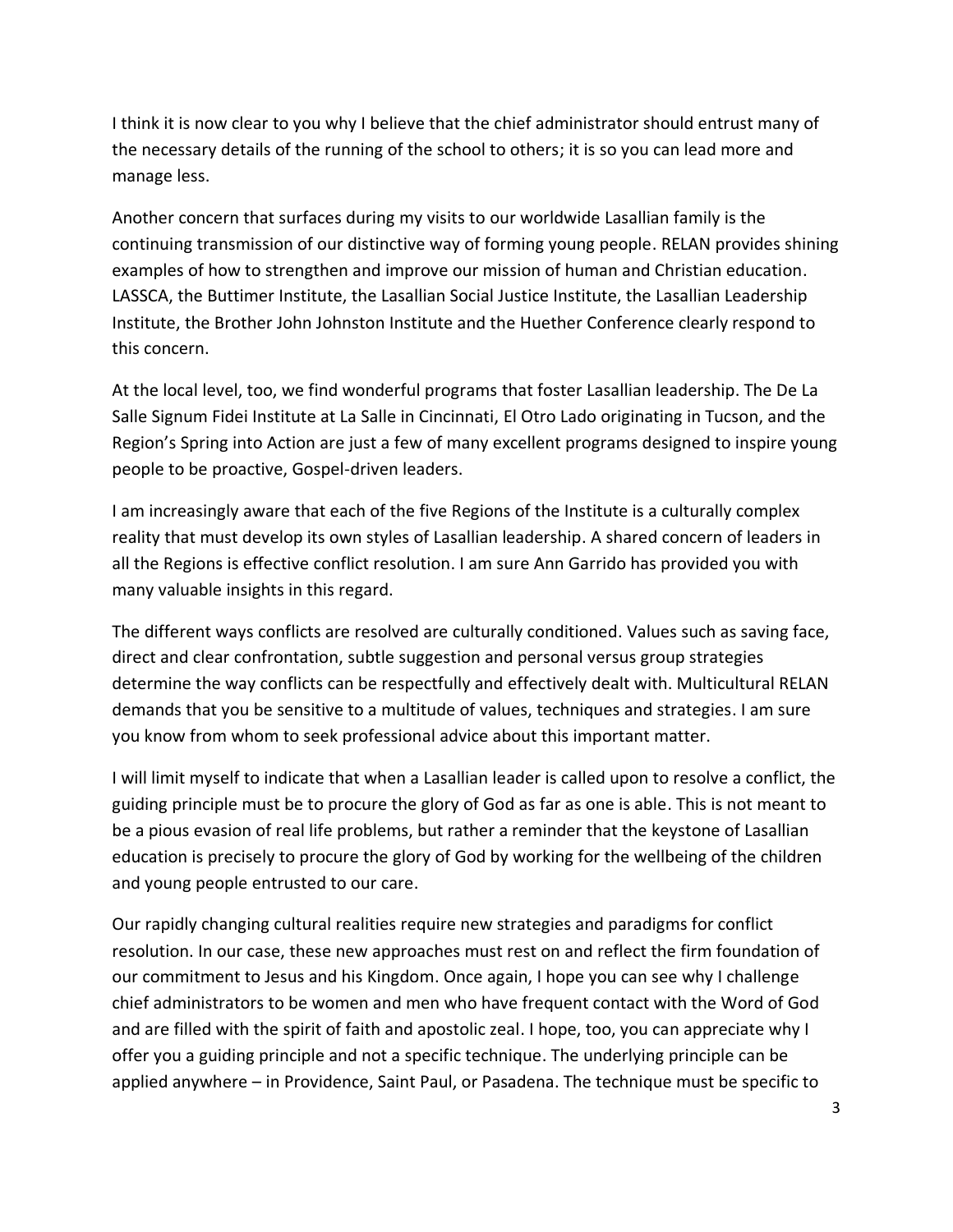the particular circumstances of a concrete place – inner city New York, Concord or Browning, Montana.

The most urgent challenge for chief administrators is not the capital campaign, student recruitment and retention, faculty contracts or scholarships for the poor. All of these issues are important, labor intensive and essential to providing a first-class Catholic Lasallian education. However, your first duty  $-$  indeed the duty of every one of us  $-$  is our progressive conversion to Jesus and the Gospel. The quality and effectiveness of our personal and communal responses to Jesus' proclamation – *Repent and believe in the Gospel* (Mk 1:14) – will determine the effectiveness of our Lasallian leadership. After all, for the Lasallian leader there is no separation between the professional journey and the spiritual journey. <sup>6</sup>

The more you announce the Gospel to the poor and welcome the vulnerable and excluded to your schools, the more, slowly and imperceptibly, you will find yourselves transformed and revitalized as Lasallian chief administrators, having put on the new self created in God's way. <sup>7</sup>

In this brief reflection I have shared with you the following food for thought:

- Lasallian chief administrators are expected to be spiritual leaders; that is, women and men guided by the Holy Spirit, nurtured by the Word of God and on fire with the spirit of faith and zeal.
- Lasallian chief administrators are encouraged to lead more and manage less; your first duty is to create places where the Kingdom of God is experienced.
- Lasallian chief administrators are invited to inspire others students and facultie to touch hearts through the Lasallian way of being and doing.
- Lasallian chief administrators are called to engage in progressive conversion to Jesus and the Gospel.

Yours indeed is an awesome, exciting and life-giving ministry. Thanks to you, RELAN's network of secondary schools is providing children and young people with safe and welcoming places to experience community, solidarity and outstanding academic and social opportunities. Because of your vision and hard work, Lasallian ministries in Canada and the United States are offering students educational experiences of God's Kingdom.

Please remember to take care of yourselves! While it is true that exercising leadership is an expression of your aliveness, please keep in mind that "…your life juice – your creativity and daring, your curiosity and eagerness to question, your compassion and love for people – can